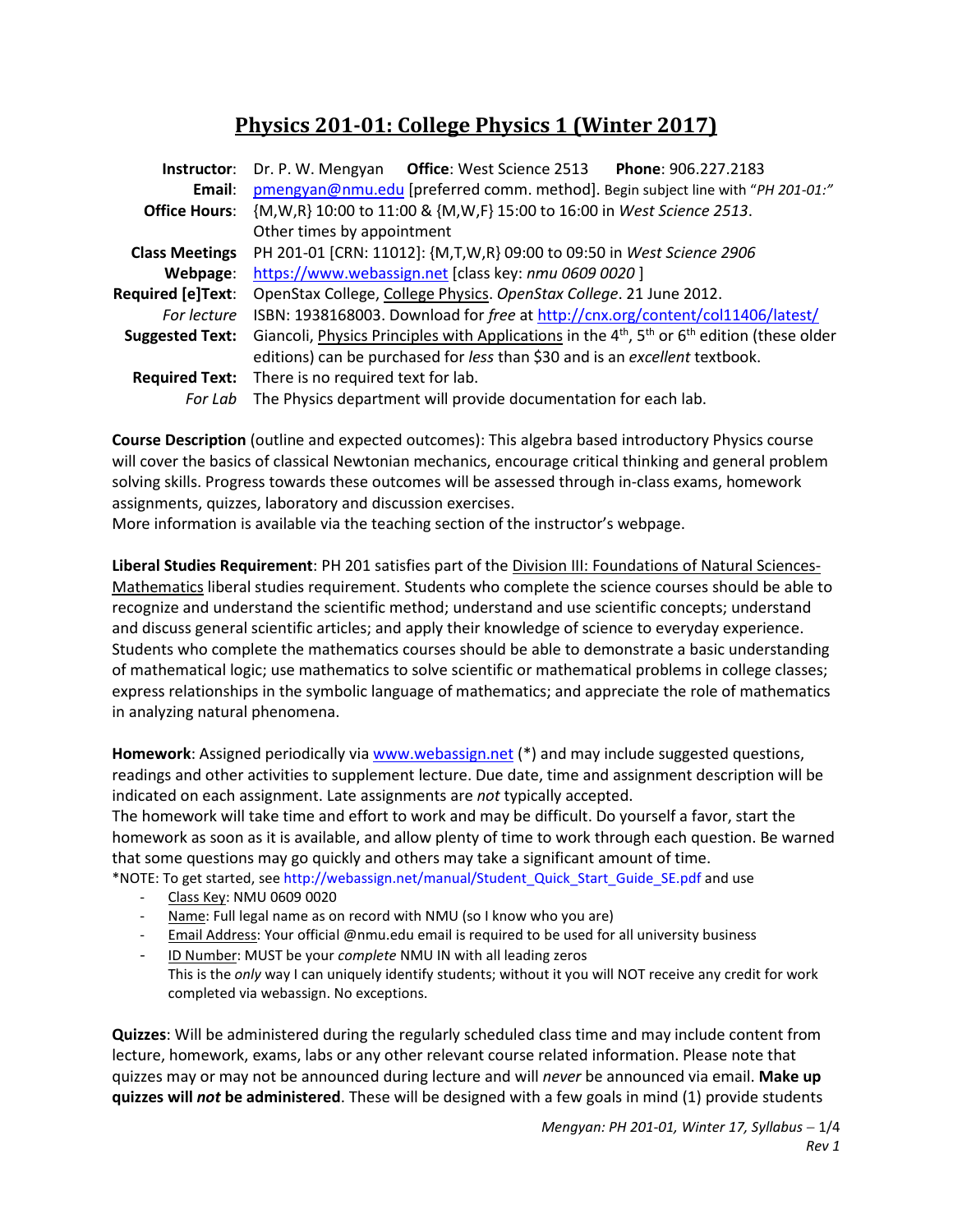the opportunity to check their understanding of relevant material and receive feedback from the instructor (2) provide the instructor with feedback as to how well students are understanding the material (3) encourage students to continue to stay on top of the material, develop sound study habits, regularly attend class, etc

**Exams**: There will be three (3) scheduled exams during the semester plus a final exam. Each in-class exam is equally weighted. If the final exam score is higher than the lowest in-class exam score, the final exam score will replace this lowest in-class exam score. Exams 1, 2 and 3 will be administered in the normal lecture room and during the normal meeting time. The final exam will be administered in the same room as lecture and at a time pre-determined by NMU. **Make up exams will not be administered**. If an exam is to be missed due to extenuating circumstances, contact me via email BEFORE the scheduled exam time to see about making the appropriate arrangements.

Use of notes, books or electronic gizmos of any sort will not be permitted on the exams unless otherwise specified by the instructor.

# **TENTATIVE\*\* Exam Schedule**:

|             | Exam 1: Normal class time | Thu | $^{\sim}$ 16 Feb 2017  Ch 1 $-$ 6 |                  |
|-------------|---------------------------|-----|-----------------------------------|------------------|
|             | Exam 2: Normal class time | Thu | $\sim$ 23 Mar 2017 Ch 7 – 9       |                  |
|             | Exam 3: Normal class time | Thu | ~20 Apr 2017  Ch 10 – 15          |                  |
| Final Exam: |                           |     |                                   | All material     |
|             | PH 201-01 08:00 to 09:50  |     | Wed 3 May 2017                    | covered in class |
|             |                           |     |                                   |                  |

**\*\***Exam *times* and *content* will be adjusted appropriately to accommodate the course schedule. Deviations from this tentative schedule will be discussed, *in class*, as they become relevant. Exam dates will typically be finalized a minimum of one week before the exam is administered. The final exam time is predetermined by NMU and will *not* be modified by the instructor.

# **Grades**:

| Lab***, Quizzes, Homework, etc: 30%             | A: ≥ 90%; B: ≥ 80%<br>C: ≥ 70%; D: ≥ 60% |
|-------------------------------------------------|------------------------------------------|
| Exams (1, 2, 3, Final, Final; Best 4 of 5): 70% |                                          |
| Total: 100%                                     | F: 60%                                   |

'+' and '−' grades are typically assigned when a grade is within ± ~2.0% of the letter grade cutoff. **\*\*\***Minimum grade of 60% in the laboratory component, in addition to appropriate performance in the rest of the course, is *required* to earn an overall passing grade in this course.

# **Lab:**

Lab is a separate course (PH 201) in which you must be enrolled. A minimum score of 60% is *required* in order to qualify for a passing score in the lecture. To be clear, that means if your score is any less than 60.0%, you will have earned a FAILING grade in your lecture section. The final grade from the laboratory course part of your lecture score and likely to be weighted at ~20%. The laboratory section of this course is designed to provide hands on experience with the topics covered in lecture.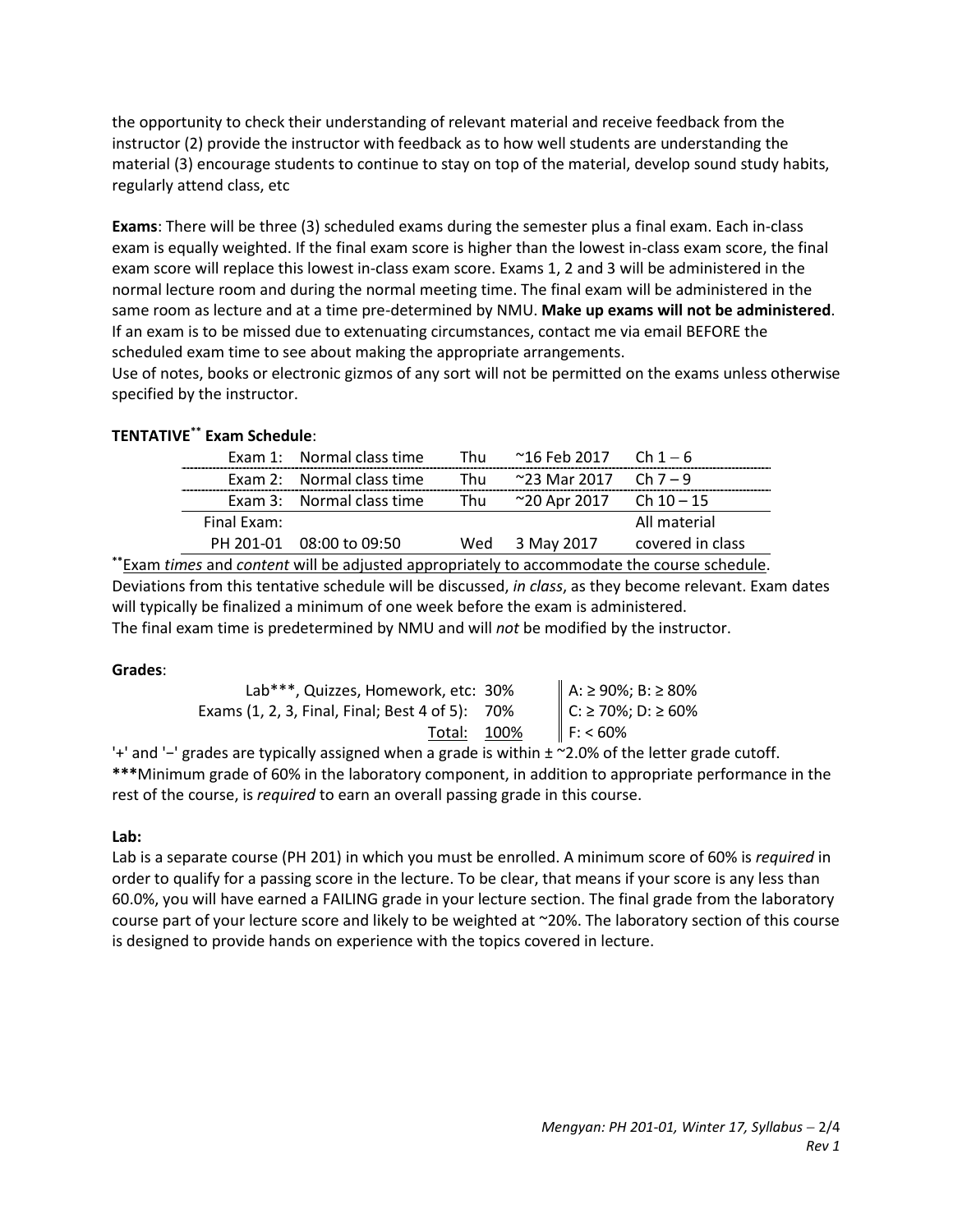# **Important Notes:**

# - **ADA Statement**:

In compliance with the ADA and university policy

*"If you have a need for disability-related accommodations or services, please inform the Coordinator of Disability Services in the Dean of Students Office at 2101 C. B. Hedgcock Building (227-1700 or disserv@nmu.edu). Reasonable and effective accommodations and services will be provided to students if requests are made in a timely manner, with appropriate documentation, in accordance with federal, state, and University guidelines."*

# - **Religious Holidays**:

Pursuant to university policy, a student who intends to observe a religious holy day should make that intention known, in writing, to the instructor prior to an absence. A student who is absent from a class, exam or exercise for the observance of a religious holy day shall be allowed to complete an assignment or exam scheduled for that day within a reasonable time around that absence.

- **Academic Integrity**:

Section 2.3.1 of the NMU Student Handbook discusses scholastic dishonesty; all of which will be upheld in all aspects of this course. Academic dishonesty will not be tolerated.

# - **Appropriate behavior**:

I expect students to behave in a respectful, considerate and courteous fashion in any activity related to this course (e.g. Lecture, lab, discussion, office hours etc). Rude, disrespectful or disruptive behavior will *never* be tolerated.

#### **Final Notes and Suggestions to Succeed**:

- **Course Assistance**: A plethora of options are available to support your success in this course (e.g. Lecture [Dr. Mengyan], lab and discussion via class, office hours, email or special appointment), your textbook, the library, other text books and physics department tutors. Take advantage of the available resources. DO NOT HESTIATE TO ASK QUESTIONS AS THEY ARISE!
- Preparation is the key!
	- o Read your book material before AND after we cover it in class
	- o Take good notes during lecture
	- o Study your notes
	- o Take advantage of available resources (e.g. *actually* attend class, read the book)
	- o If something is unclear during lecture or your own studying, ASK ABOUT IT!
- Homework and supplemental work:
	- o Start your homework assignments as early as possible
	- o Read the homework questions when they are available before the related material is presented in class; familiarity with the questions will help you associate the relevant concepts as they are introduced in lecture, lab and while you read the material
	- o Give yourself plenty of time to complete the assignments as you will likely need to think carefully about the questions, review the relevant sections of the text or your notes and then work towards a solution
	- o Use a dedicated notebook to *fully* work out homework and supplemental questions
- Studying for any exam should be an ongoing exercise. Structured reviews of material built into your schedule promotes better long-term retention and higher understanding of the material
- I cannot stress enough: ASK QUESTIONS WHEN YOU HAVE THEM!
- Lastly, *Quando omni flunkus moritati*